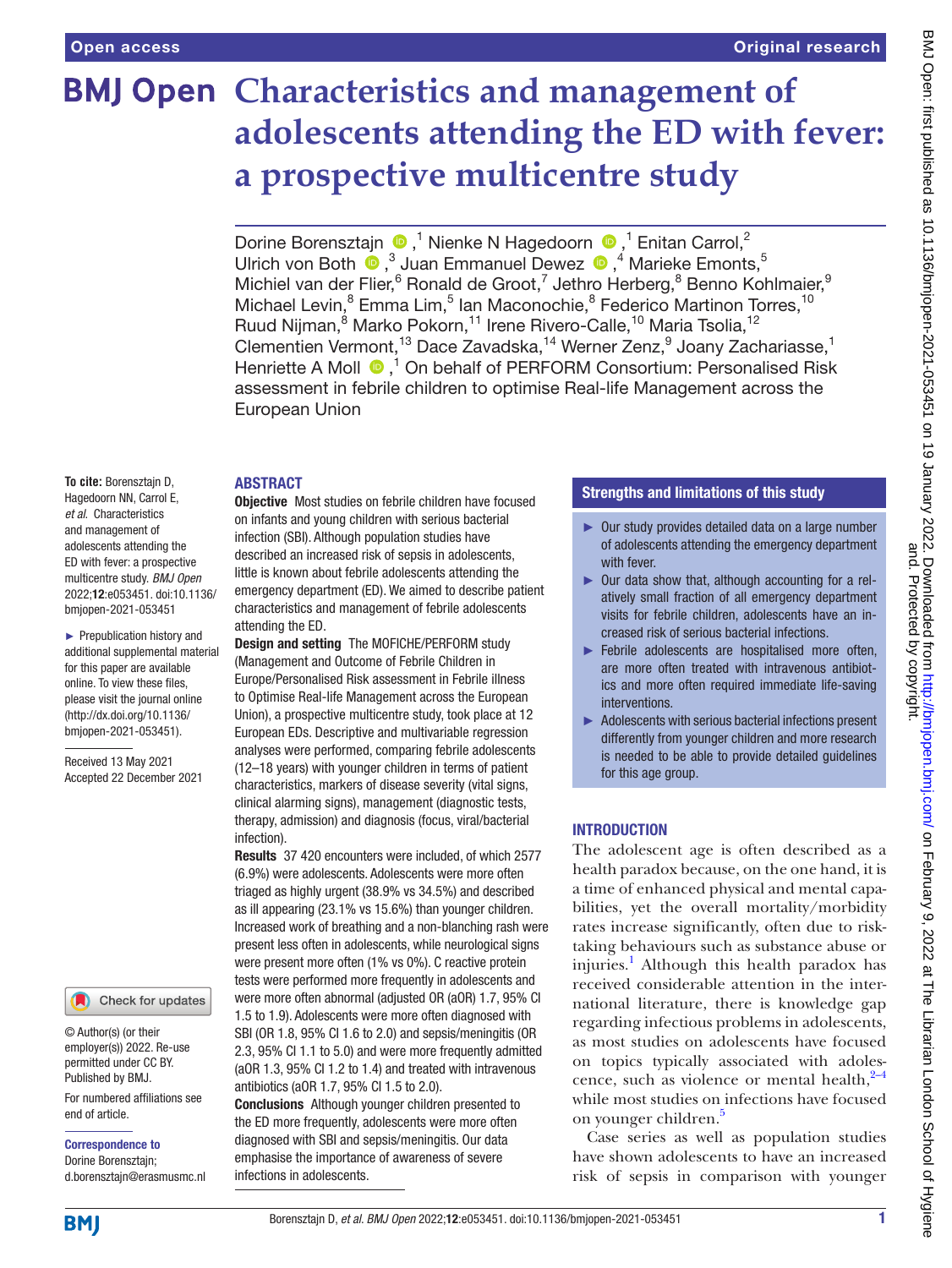children, $67$  and several studies showed adolescents with sepsis to have increased mortality rate. $6-11$  One possible explanation for this increased case fatality rate might be the atypical presentation of adolescents with sepsis, such as gastrointestinal complaints. $9^{12}$  The increased incidence of sepsis and the high case fatality rates emphasise the importance of awareness of severe infections in adolescents.

Despite this, little is known on the presentation, management and diagnosis of febrile adolescents presenting to the emergency department (ED). Our aim was to assess the presentation, management and diagnosis of febrile adolescents attending the ED and explore the differences between adolescents and younger children.

#### **METHODS** Study design

This study is part of the MOFICHE study (Management and Outcome of Febrile Children in Europe), which is embedded in the PERFORM study (Personalised Risk assessment in Febrile illness to Optimise Real-life Management across the European Union).<sup>13</sup> MOFICHE is an observational multicentre study that evaluates the management and outcome of febrile children in Europe using routinely collected data.<sup>14</sup> In this substudy we specifically assessed patient characteristics, diagnosis and management of febrile adolescents and compared them with the characteristics and management of younger children.

#### Patient and public involvement

Patients were not involved in the design of the study.

#### Study population and setting

Twelve EDs from eight different countries (Austria, Germany, Greece, Latvia, the Netherlands (n=3), Spain, Slovenia and the UK  $(n=3)$  participated in the study ([online supplemental appendix 1\)](https://dx.doi.org/10.1136/bmjopen-2021-053451). Participating hospitals were either tertiary university hospitals or large teaching hospitals [\(online supplemental appendix 2\)](https://dx.doi.org/10.1136/bmjopen-2021-053451). Data were collected for at least 1 year (January 2017–April 2018).

For this analysis, the inclusion criteria were children aged 3 months to 18 years presenting to the ED with fever (temperature  $\geq 38.0^{\circ}$ C) or a history of fever in the previous 72 hours.

#### Data collection

Data were obtained from patient records and entered into an electronic case report form. Data included general patient characteristics, such as age, sex, comorbidity, previous medical care, arrival time, referral (self, primary care physician, emergency medical services (EMS) or other), triage urgency, vital signs, presence of 'red traffic light' alarming signs from the National Institute for Health and Care Excellence (NICE) fever guideline<sup>15</sup> and high-risk criteria from the NICE sepsis guideline<sup>15</sup> ([table](#page-1-0) 1), and management at the ED. The

<span id="page-1-0"></span>Table 1 Differences in patient characteristics between young children and adolescents (N=37 420)

|                                               | Children 3<br>months-12 years<br>n=34 843<br>n (%) | Children ≥12<br>years<br>$n = 2577$<br>n (%) |  |
|-----------------------------------------------|----------------------------------------------------|----------------------------------------------|--|
| Male                                          | 19 182 (55.1)                                      | 1307 (50.7)                                  |  |
| Age in years, median (IQR)                    | $2.6(1.3 - 4.9)$                                   | 14.5 (13.2-16.1)                             |  |
| Comorbidity†                                  |                                                    |                                              |  |
| Simple                                        | 4302 (12.5)                                        | 489 (19.1)                                   |  |
| Complex                                       | 1332 (3.9)                                         | 241 (9.4)                                    |  |
| Duration of fever*                            |                                                    |                                              |  |
| <24 hours                                     | 11 410 (35.1)                                      | 854 (37.3)                                   |  |
| 24-48 hours                                   | 10 622 (32.7)                                      | 682 (29.8)                                   |  |
| >48 hours                                     | 10 433 (31.1)                                      | 755 (33.0)                                   |  |
| Referral                                      |                                                    |                                              |  |
| Self                                          | 19 537 (57.8)                                      | 1231 (49.4)                                  |  |
| General practitioner/private<br>paediatrician | 5654 (16.7)                                        | 493 (19.8)                                   |  |
| <b>Emergency medical service</b>              | 5010 (14.8)                                        | 430 (17.3)                                   |  |
| Other                                         | 3574 (10.6)                                        | 337 (13.5)                                   |  |
| Triage urgency                                |                                                    |                                              |  |
| High: immediate, very urgent,<br>intermediate | 11 664 (34.5)                                      | 967 (38.9)                                   |  |
| Vital signs‡ and PEWS                         |                                                    |                                              |  |
| Tachycardia APLS                              | 8552 (24.5)                                        | 764 (29.6)                                   |  |
| <b>Tachypnoea APLS</b>                        | 5282 (15.2)                                        | 189(7)                                       |  |
| Hypoxia, oxygen saturation<br><95% APLS       | 805 (2.3)                                          | 30(1)                                        |  |
| Prolonged capillary refill ≥3<br>$s$ (ns)     | 343(1.1)                                           | 25(1)                                        |  |
| Simplified PEWS 6 or higher                   | 782 (4.5)                                          | 81 (6)                                       |  |
| NICE 'red traffic lights' (alarming signs)    |                                                    |                                              |  |
| III appearance                                | 5203 (15.6)                                        | 559 (23.1)                                   |  |
| Increased work of breathing                   | 3050 (10.0)                                        | 67(3)                                        |  |
| Rash: petechiae/non-<br>blanching             | 1040 (3.4)                                         | 53 (2)                                       |  |
| Decreased consciousness<br>(ns)               | 178(1)                                             | 16(1)                                        |  |
| Meningeal signs                               | 97(0)                                              | 23 (1)                                       |  |
| Status epilepticus (ns)                       | 58 (0)                                             | 8(0)                                         |  |
| Focal neurology                               | 110 (0)                                            | 19(1)                                        |  |

Missing values: general patient characteristics: <7%; vital signs: 9%–23%; NICE alarming signs: 1%–18%.

All comparisons were p<0.001, unless otherwise indicated.

\*P≤0.05.

†Comorbidity: a chronic underlying condition that is expected to last at least 1 year. Complex comorbidity: a chronic condition in ≥2 body systems or malignancy or immunocompromised patients.

‡According to APLS cut-off values by age.

APLS, Advanced Paediatric Life Support; NICE, National Institute for Health and Care Excellence; NS, not significant; PEWS, Paediatric Early Warning Scores.

NICE alarming signs include level of consciousness, ill appearance, increased work of breathing, age <3 months, non-blanching rash, meningeal signs, status epilepticus and focal neurological signs. The high-risk criteria from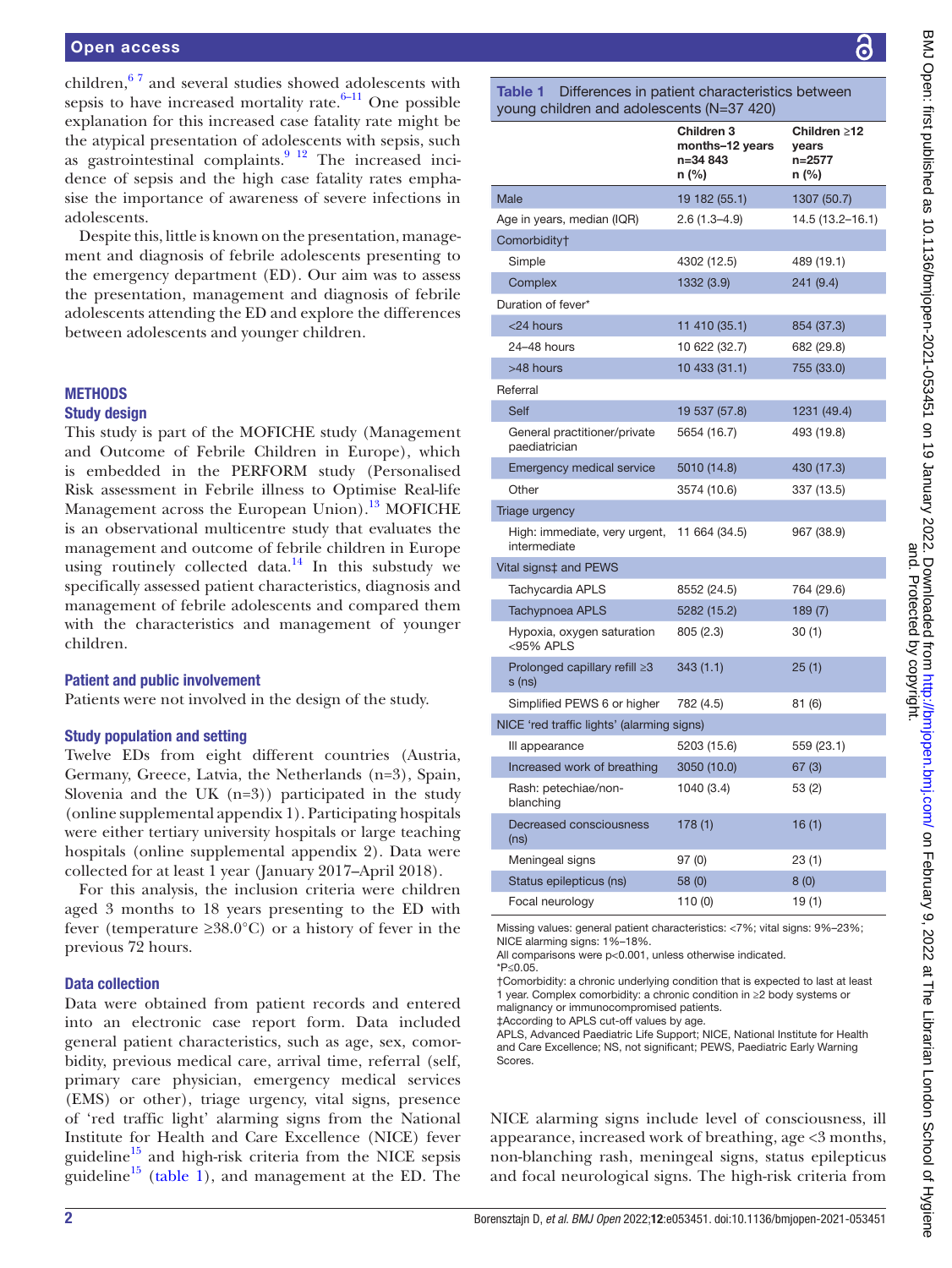<span id="page-2-0"></span>

|                                             | Fever $<$ 5 $*$  | Sepsis <5† | Sepsis 5-11† | Sepsis >12† |
|---------------------------------------------|------------------|------------|--------------|-------------|
| Behaviour                                   |                  |            |              |             |
| No response to social cues‡                 | $^{+}$           | $\ddot{}$  |              |             |
| Altered behaviour‡                          |                  |            | $\ddot{}$    | $+$         |
| III appearance                              | $\ddot{}$        | $\ddot{}$  | $+$          |             |
| Does not wake/does not stay awake           | $\ddot{}$        | $\ddot{}$  | $\ddot{}$    |             |
| Weak, high-pitched or continuous cry§       | $\ddot{}$        | $+$        |              |             |
| Respiratory                                 |                  |            |              |             |
| Grunting                                    | $\ddot{}$        | $\ddot{}$  |              |             |
| Apnoea                                      |                  | $\ddot{}$  |              |             |
| Oxygen saturation <90%                      |                  | $\ddot{}$  | $\ddot{}$    |             |
| Oxygen saturation <93%                      |                  |            |              | $\ddot{}$   |
| Tachypnoea for age                          | $\ddot{}$        | $+$        | $\ddot{}$    | Ŧ           |
| Chest retractions                           | $\ddot{}$        |            |              |             |
| Circulation                                 |                  |            |              |             |
| Bradycardia <60                             |                  | $\pm$      | $\ddot{}$    |             |
| Tachycardia for age                         |                  | $\ddot{}$  | $\ddot{}$    | $\ddot{}$   |
| Reduced skin turgor                         | $^{+}$           |            |              |             |
| Did not pass urine in the previous 18 hours |                  |            |              |             |
| Systolic blood pressure 90 mm Hg            |                  |            |              |             |
| Skin                                        |                  |            |              |             |
| Mottled, ashen or cyanosis                  | ÷                | $+$        | ÷            | ÷           |
| Non-blanching rash                          | $+$              | $+$        | $+$          | $+$         |
| Temperature                                 |                  |            |              |             |
| $<$ 36.0 $^{\circ}$ C                       |                  | $\ddot{}$  |              |             |
| $\geq$ 38.0°C in infants < 3 months         | $\ddot{}$        | $+$        |              |             |
| Neurological                                |                  |            |              |             |
| Bulging fontanelle or neck stiffness        | $^{+}$           |            |              |             |
| Status epilepticus                          | $\ddot{}$        |            |              |             |
| Focal neurological signs                    | $\boldsymbol{+}$ |            |              |             |
| Focal seizures                              | $\ddot{}$        |            |              |             |

‡Defined as reduced consciousness.

§Defined as ill appearance.

NICE, National Institute for Health and Care Excellence.

the NICE sepsis guideline overlap with the NICE alarming signs but differ by age group, and include abnormal behaviour, decreased consciousness, low oxygen saturation, abnormal heart rate, respiratory rate or blood pressure, hypothermia, age <3 months, diminished urine output, cyanosis, or a non-blanching rash. An overview of the collected alarming signs is provided in [table](#page-2-0) 2.

Data collection ranged from 1 week per month to the entire month, depending on the number of ED visits per hospital [\(online supplemental appendix 2\)](https://dx.doi.org/10.1136/bmjopen-2021-053451).

Management comprised diagnostic tests (performance of blood tests, imaging, blood cultures and C reactive

protein (CRP) test), treatment (intravenous antibiotics, oxygen, immediate life-saving interventions (ILSI)) and disposition (discharged, general ward admission or paediatric intensive care unit (PICU) admission).

#### **Definitions**

Adolescents were defined as children aged 12–18 years; younger children were defined as children aged 3 months to 12 years.

Previous medical care was defined as medical care for the same complaint in the last 5 days at any facility, including a general practitioner. A previous ED visit was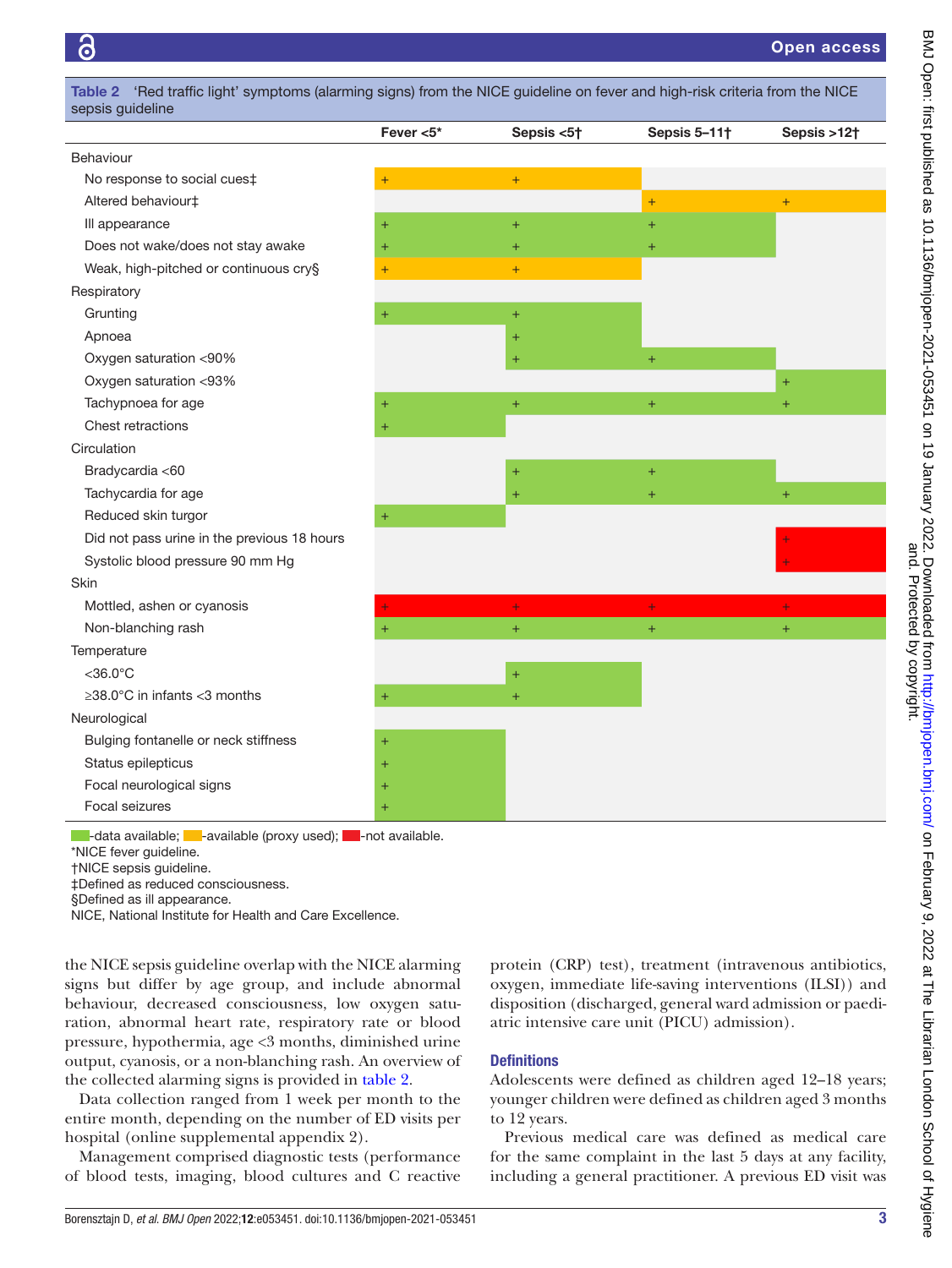defined as a visit to either the same or a different ED in the previous 5 days.

Comorbidity was defined as a chronic underlying condi-tion that is expected to last at least 1 year.<sup>[16](#page-7-8)</sup>

Vital signs were classified as abnormal according to Advanced Paediatric Life Support reference ranges.

Simplified Paediatric Early Warning Scores (PEWS) were calculated based on the PEWS developed by Parshuram *et al* (vital signs, capillary refill time, work of breathing and oxygen therapy, combined into a score).<sup>17 18</sup> Blood pressure was excluded from the PEWS as it was not routinely performed in our study. A previous study showed that a simplified PEWS without blood pressure showed similar performance in predicting PICU admission in comparison with the original  $PEWS.<sup>18</sup>$  $PEWS.<sup>18</sup>$  $PEWS.<sup>18</sup>$ 

Triage categories were combined into 'low urgency' (non-urgent and standard) and 'high urgency' (urgent, very urgent and immediate).

 $ILSI<sup>19</sup>$  was categorised into the following: airway/ breathing support, electrical therapy, emergency procedures, haemodynamic support and emergency medications ([online supplemental appendix 3](https://dx.doi.org/10.1136/bmjopen-2021-053451)).

Focus of infection was categorised into upper respiratory, lower respiratory, gastrointestinal/surgical abdomen, urinary, skin, musculoskeletal, sepsis, meningitis/central nervous system (CNS), influenza-like illness, childhood exanthemas, inflammatory, undifferentiated fever or other.<sup>14</sup>

The consortium developed a consensus-based flow  $chart^{14\,20\,21}$  to classify the presumed cause of infection for each visit ([online supplemental appendix 4\)](https://dx.doi.org/10.1136/bmjopen-2021-053451), depending on clinical signs and on CRP and microbiological tests (bacterial cultures, viral or bacterial PCR), into 'definite or probable bacterial', 'definite or probable viral', 'unknown', or 'other'.

Serious bacterial infection (SBI) was defined as 'definite/probable bacterial' with a focus on gastrointestinal, lower respiratory, urinary or musculoskeletal tract, CNS or sepsis. Sepsis/meningitis was defined as 'definite/ probable bacterial' with a focus on CNS or sepsis.

#### Data quality and missing data

Data quality and completeness were improved and standardised using a digital training module for physicians who assess febrile children at the ED, including clarification of the NICE alarming signs. Data were entered into the patient's record as part of routine care by the treating physician and nurse and were then manually extracted from these records and entered into an electronic case report form by trained research team members.

Missing determinants such as vital signs were handled by multiple imputation ([table](#page-1-0) 1). Imputation was performed using the MICE package in R V.3.4. SPSS V.25 was used for data analysis.

#### Data analysis

We performed descriptive analyses for general patient characteristics, vital signs, NICE alarming signs,

management, disposition and diagnosis. Characteristics of adolescents and younger children were compared using  $\chi^2$  test and Mann-Whitney test. Results were deemed significant at  $p<0.05$ .

We analysed differences in management, disposition and presumed cause of infection by multivariable logistic regression, displayed as OR, and adjusted for general patient characteristics (setting/ED, sex, fever duration, previous medical care, arrival time and comorbidity), displayed as adjusted OR (aOR). We did not adjust for disease severity as our aim was to describe differences in disease severity between young children and adolescents. Subgroup analyses were performed for children and adolescents diagnosed with SBI and for children without comorbidity.

#### RESULTS

#### Patient characteristics

The study included 37 420 ED encounters, of which 2577 (6.9%) were adolescents [\(table](#page-1-0) 1). Adolescents were less often self-referred (49.4% vs 57.8%) and more often presented by EMS than younger children (17.3% vs 14.8%, p<0.001). In this study, 2816 (8.1%) younger children and 239 adolescents (9.3%) had attended an ED in the previous 5 days. Adolescents more often had comorbidity (28.5% vs  $16.4\%$ , p<0.001; [table](#page-1-0) 1 and online [supplemental appendix 5\)](https://dx.doi.org/10.1136/bmjopen-2021-053451).

#### Presenting signs and symptoms

Adolescents were more often triaged as highly urgent. Tachycardia was present more often (29.6% vs 24.5%, p<0.001), while tachypnoea, increased work of breathing and low oxygen saturation were present less often. Adolescents more often had PEWS of 6 or higher (6.2% vs 4.5%, p<0.001). Non-blanching rashes were present less often in adolescents, while ill appearance, meningeal signs and focal neurological signs were present more often [\(table](#page-1-0) 1).

In a subanalysis of children without comorbidity, the results were similar, except for triage urgency, PEWS and focal neurological signs, which were similar in both groups.

#### Management

After adjusting for general patient characteristics, we found that diagnostic tests such as CRP were performed more often in adolescents (aOR 1.9, 95% CI 1.7 to 2.0) and that CRP more often reached levels >60 mg/L (aOR 1.7, 95% CI 1.5 to 1.9). Hospital admission (aOR 1.3, 95% CI 1.2 to 1.4), intravenous antibiotics (aOR 1.7, 95% CI 1.5 to 1.9) and ILSI (aOR 1.5, 95% 1.2 to 2.0) were more common in adolescents, while PICU admission was similar in both age groups (aOR 1.1, 95% CI 0.6 to 1.9; figures [1 and 2](#page-4-0)).

Of children who had attended the ED previously, 36.1% of younger children and 49.0% of adolescents were admitted (p<0.001). Intensive care unit admission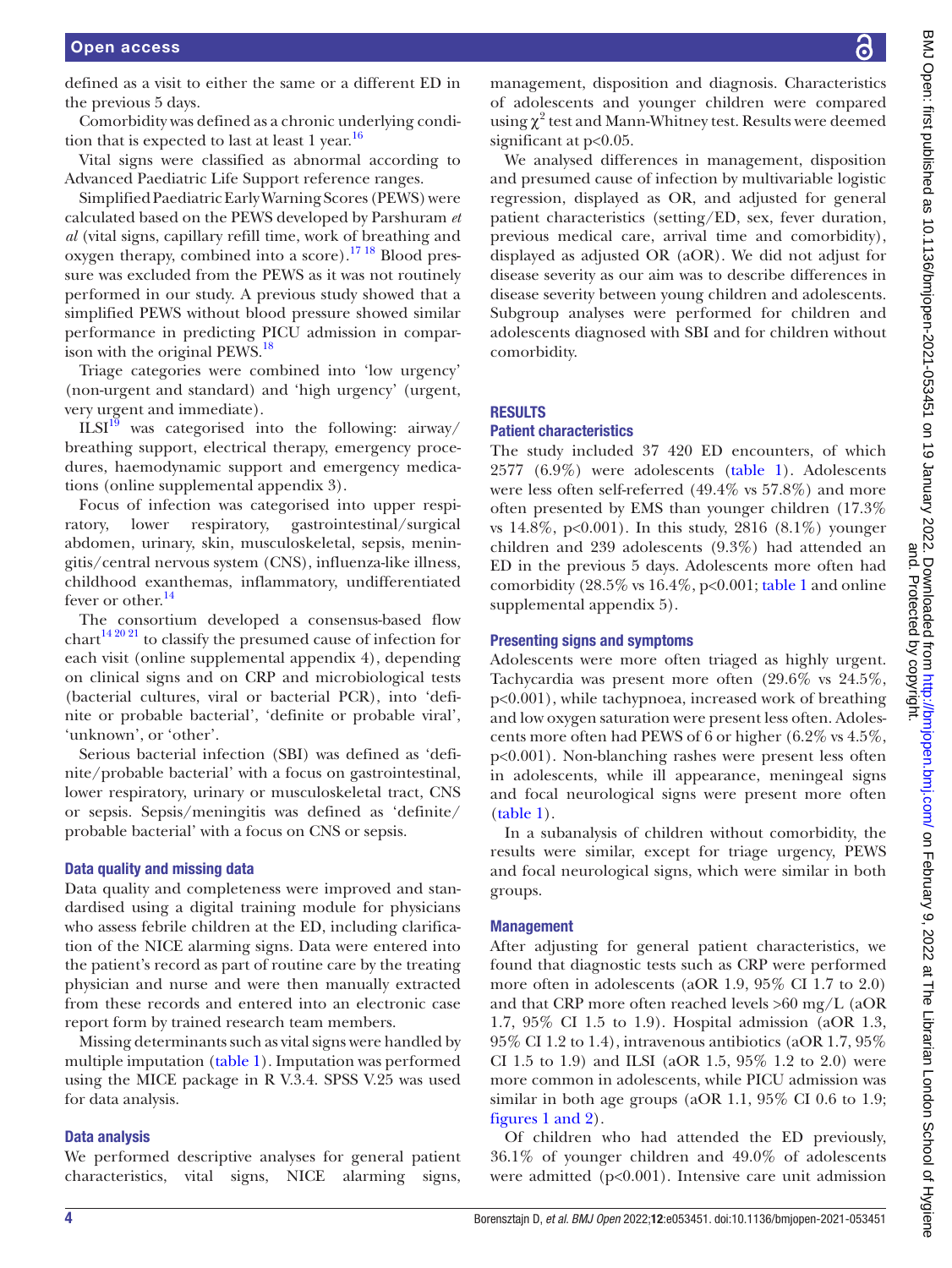|                          | OR  | Lower limit | <b>Upper limit</b> |     |
|--------------------------|-----|-------------|--------------------|-----|
| Blood tests performed    | 1.9 | 1.7         | 2.0                |     |
| $CRP > 60$ mg/l          | 1.6 | 1.5         | 1.9                |     |
| Imaging performed        | 1.8 | 1.6         | 1.9                |     |
| Blood cultures performed | 1.8 | 1.6         | 2.0                |     |
| <b>ILSI</b>              | 1.5 | 1.2         | 2.0                |     |
| Oxygen                   | 0.8 | 0.6         | 1.0                |     |
| IV antibiotics           | 1.7 | 1.5         | 1.9                |     |
|                          |     |             | 0.71<br>0.50       | 2.0 |

<span id="page-4-0"></span>Figure 1 Adjusted OR for diagnostic tests and therapy in younger children versus adolescents. Younger children were used as reference. Adjusted for hospital, sex, duration of fever, previous medical care, time of arrival and comorbidity. To convert CRP values to nmol/L, multiply by 0.9524. CRP, C reactive protein; ILSI, immediate life-saving intervention; IV, intravenous.

was similar for younger children (0.9%) and adolescents (0.8%). Subanalysis in children without comorbidity showed similar results, except for ILSI, which was similar in both groups (figures [3 and 4](#page-4-1)).

#### Focus and presumed cause of infection

Upper respiratory tract infection was the most common focus in both age groups, although this was less common in adolescents than in younger children (41.8% vs 53.9%, p<0.001; [figure](#page-5-0) 5). Gastrointestinal/surgical abdomen was diagnosed more often in adolescents (16.2% vs 10.1%, p<0.001). Adolescents were more often classified as having bacterial disease (31.0% vs 21.6%; aOR 1.5, 95% CI 1.4 to 1.7) and SBI (15.8% vs 8.4%; aOR 1.8, 95% CI 1.6 to 2.0) and less often with probable/definite viral disease. The most common SBIs in both adolescents and younger children were lower respiratory tract, urinary tract and gastrointestinal infections. Bacterial sepsis/ meningitis was more common in adolescents (0.6% vs 0.3%; OR 1.9, 95% CI 1.1 to 3.3), although after adjusting for general patient characteristics this was significant only in children without comorbidity (aOR 2.3, 95% CI 1.1 to 5.0; [figure](#page-4-2) 4).





|                              | <b>OR</b> | Lower limit | <b>Upper limit</b> |                                      |  |
|------------------------------|-----------|-------------|--------------------|--------------------------------------|--|
| Blood tests performed        | 1.7       | 1.5         | 1.9                |                                      |  |
| $CRP > 60$ mg/l              | 1.5       | 1.3         | 1.8                |                                      |  |
| Imaging performed            | 1.6       | 1.5         | 1.8                |                                      |  |
| Blood cultures performed 1.5 |           | 1.3         | 1.8                |                                      |  |
| <b>ILSI</b>                  | 1.2       | 0.8         | 1.9                |                                      |  |
| Oxygen                       | 0.3       | 0.2         | 0.6                |                                      |  |
| IV antibiotics               | 1.7       | 1.5         | 2.0                |                                      |  |
|                              |           |             |                    | 0.50<br>0.71<br>0.18<br>0.25<br>0.35 |  |

<span id="page-4-1"></span>Figure 3 Adjusted OR for diagnostic tests and therapy in younger children versus adolescents, patients with comorbidity excluded. Younger children were used as reference. Adjusted for hospital, sex, duration of fever, previous medical care and time of arrival. To convert CRP values to nmol/L, multiply by 0.9524. CRP, C reactive protein; ILSI, immediate life-saving intervention; IV, intravenous.

Of children who had attended the ED previously, 13.8% of younger children and 21.8% of adolescents were diagnosed with SBI  $(p<0.001)$ .

# Presentation and management of children and adolescents with SBI

In total, 3347 children presented with SBI. SBI was present in 406 of 2577 adolescents (15.8%) and 2941 of 34 843 younger children (8.4%).

Adolescents with SBI more often had comorbidity  $(34.0\% \text{ vs } 23.6\%, \text{ p} < 0.001)$  and less often presented with tachypnoea and increased work of breathing, while rates of tachycardia and prolonged capillary refill were similar between adolescents and younger children with SBI. Adolescents with SBI and sepsis/meningitis were more often described as ill appearing, and adolescents who were described as ill appearing more often were diagnosed with SBI or sepsis/meningitis. However, the highrisk criteria from the NICE sepsis guideline were present less frequently in adolescents with SBI ([online supple](https://dx.doi.org/10.1136/bmjopen-2021-053451)[mental appendix 6\)](https://dx.doi.org/10.1136/bmjopen-2021-053451).

No differences were found regarding the frequency of CRP >60 mg/L, intravenous antibiotics, admission or PICU admission. Adolescents with SBI were more often treated with ILSI than younger children (aOR 2.2, 95%

|                                    | OR  | Lower limit | Upper limit |    |
|------------------------------------|-----|-------------|-------------|----|
| Any admission                      | 1.3 | 1.1         | 1.4         | -- |
| PICU admission                     | 1.0 | 0.3         | 2.6         |    |
| Admission with an intervention 1.4 |     | 1.2         | 1.7         |    |
| <b>SBI</b>                         | 1.8 | 1,6         | 2.1         | -  |
| Sepsis/meningitis                  | 2.3 | 1,1         | 5.0         |    |

<span id="page-4-2"></span>Figure 4 Adjusted OR for disposition and final diagnosis in younger children versus adolescents, patients with comorbidity excluded. Younger children were used as reference. Adjusted for hospital, sex, duration of fever, previous medical care and time of arrival. PICU, paediatric intensive care unit; SBI, serious bacterial infection.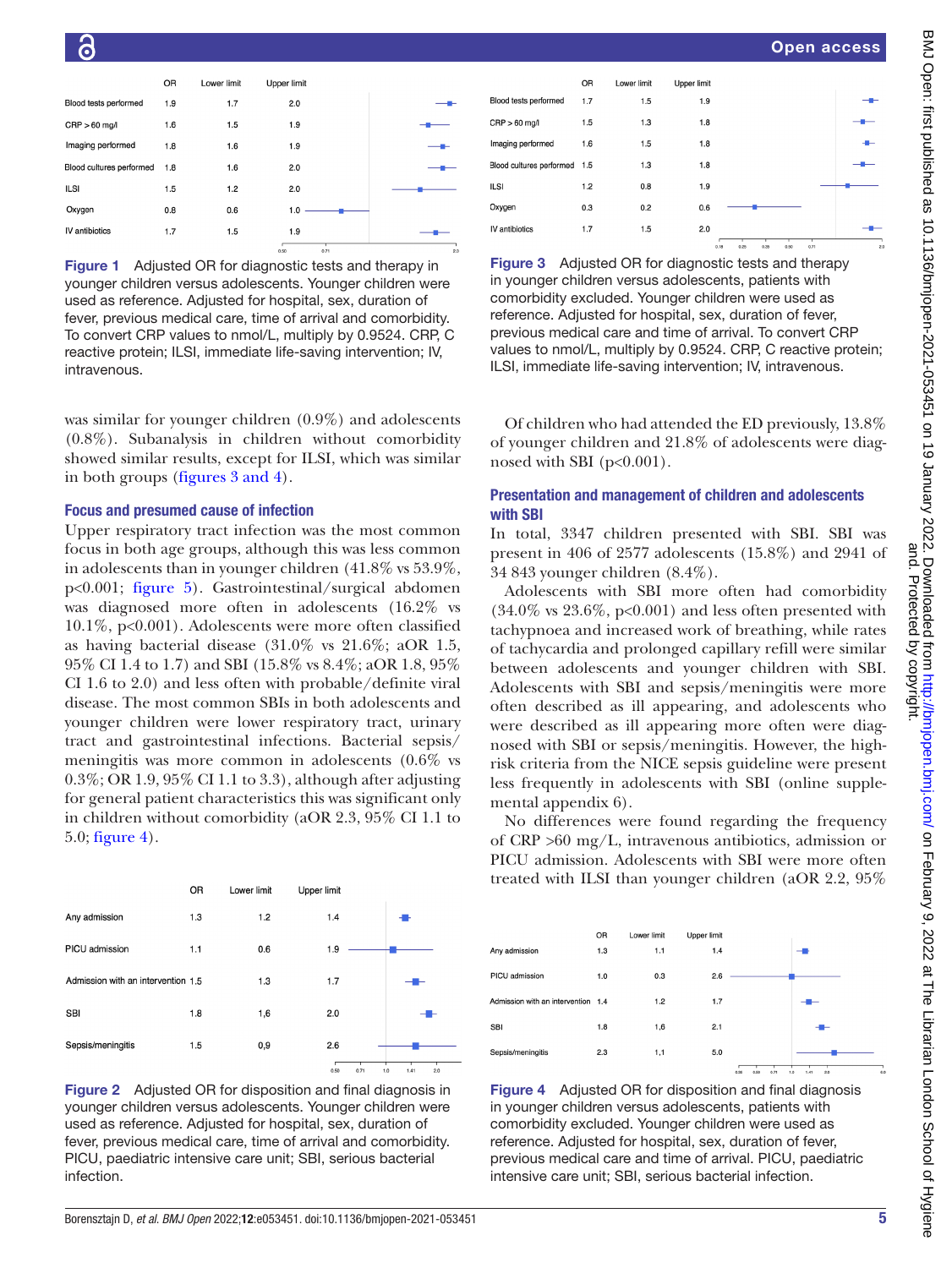

<span id="page-5-0"></span>Figure 5 Focus of infection in young children and adolescents. Data shown as percentages within the groups of young children and adolescents. Gastrointestinal: gastrointestinal and surgical abdomen; exanthemas: exanthemas and influenza-like illness; musculoskeletal: soft tissue, skin and musculoskeletal infection. LRTI (not shown in graphic): young children 54%, adolescents 42%. LRTI, lower respiratory tract infection; UTI, urinary tract infection.

CI 1.4 to 3.5), although this difference was not significant after excluding children with comorbidity.

# **DISCUSSION** Main findings

A well-known statement emphasises how 'children are not small adults'; $^{22\,23}$  however, our data show that adolescents are not big children either. Our data show that despite accounting for a small fraction of all ED visits for febrile children, adolescents presenting to the ED have an increased risk of SBIs, such as sepsis/meningitis. Furthermore, adolescents with SBI present differently from younger children. Although adolescents were more often described as ill appearing, the high-risk criteria from the NICE sepsis guideline were present less frequently in adolescents with SBI or sepsis/meningitis. Adolescents were hospitalised more often and more often received intravenous antibiotics and ILSI.

# Findings in relation to previous literature

Previous studies on febrile children have mainly focused on infants and young children<sup>[5](#page-7-2)</sup> and literature regarding febrile adolescents is scarce. A recent study by Brockhus *et*   $a<sup>{p_3}</sup>$  on adolescents attending the ED showed that adolescents present with complaints different from those in children as well as adults and that infectious problems were far less common than trauma or mental health issues. However, as stated above, although adolescents present with infectious problems less common than younger children, adolescents that *do* present to the ED have an increased risk of suffering from a severe infection. Our data are in line with the few studies that have found an increased incidence of sepsis in adolescents in comparison with younger children<sup> $79$ </sup> and emphasise how febrile adolescents form a distinct risk group. In line with

this, a study by Glynn and  $Moss^{24}$  showed the severity of several infectious diseases (eg, varicella, mononucleosis, meningococcal infections and scarlet fever) to be high in infancy, lower in school-aged children and then again increasing from the adolescent age, following a J-shaped pattern.

To date it is unclear why adolescents have an increased risk of serious infections. Possible explanations include immunological deterioration with age, the so-called 'immune senescence', the influence of sex hormones on the immune system or the increase of comorbidities with age.<sup>[24](#page-7-15)</sup> Regarding immune senescence, Glynn and Moss<sup>24</sup> suggest that this process starts earlier than previously believed, with optimal immune function being reached at age 5–14 and a decrease in immune function starting from adolescence. Evidence supporting this theory comes from data on vaccine response by age, showing a decreased vaccine response in adolescents. $^{24}$  Regarding puberty and hormonal influences, data seem to be inconsistent as the increased mortality rates in infectious diseases seen in males in comparison with females are not seen in adolescence. $24$  Regarding comorbidity, although in our study adolescents more often had comorbidity, SBIs were still more common in adolescents after excluding children with comorbidity, and sepsis/meningitis was more common in adolescents only in the subgroup of children without comorbidity, showing that comorbidity does not offer a clear-cut explanation for these trends.

In addition to presenting with different rates of the same diseases, adolescents with the same disease can present differently as well.<sup>12</sup> As stated before, although not 'small adults', adolescents are not 'big children' either, differing from both adults and children with regard to physiology, immune system and endocrine system. $^{25}$  Further differences might be explained by differences in health-seeking behaviour, lack of parental supervision or a delayed presentation[,10 12 26](#page-7-18) although the latter was not the case in our study. Regarding parental supervision, this was shown to be related to treatment adherence in adolescents with cystic fibrosis $^{27}$  $^{27}$  $^{27}$  or diabetes, $^{28}$  but there is a paucity of data regarding parental supervision in adolescents with infectious diseases and its impact on presentation or disease course.

Our data show that the *health paradox* does not only apply to preventable injuries, but also to potentially vaccinepreventable infections, such as meningococcal disease, or treatable infectious diseases, such as sepsis, where early recognition has the potential to improve outcome. $10\,29$ 

#### Implications for clinical practice and research

Our data highlight a gap in clinical guidelines addressing the presentation and management of febrile adolescents. While the NICE sepsis guideline addresses adolescents as well as younger children, $\frac{15}{15}$  its focus is on the recognition of sepsis, while the more general NICE fever guideline is exclusively targeted at children below the age of 5, and our data show how the alarming signs for this age group cannot be extrapolated unambiguously to adolescents.<sup>[15](#page-7-7)</sup>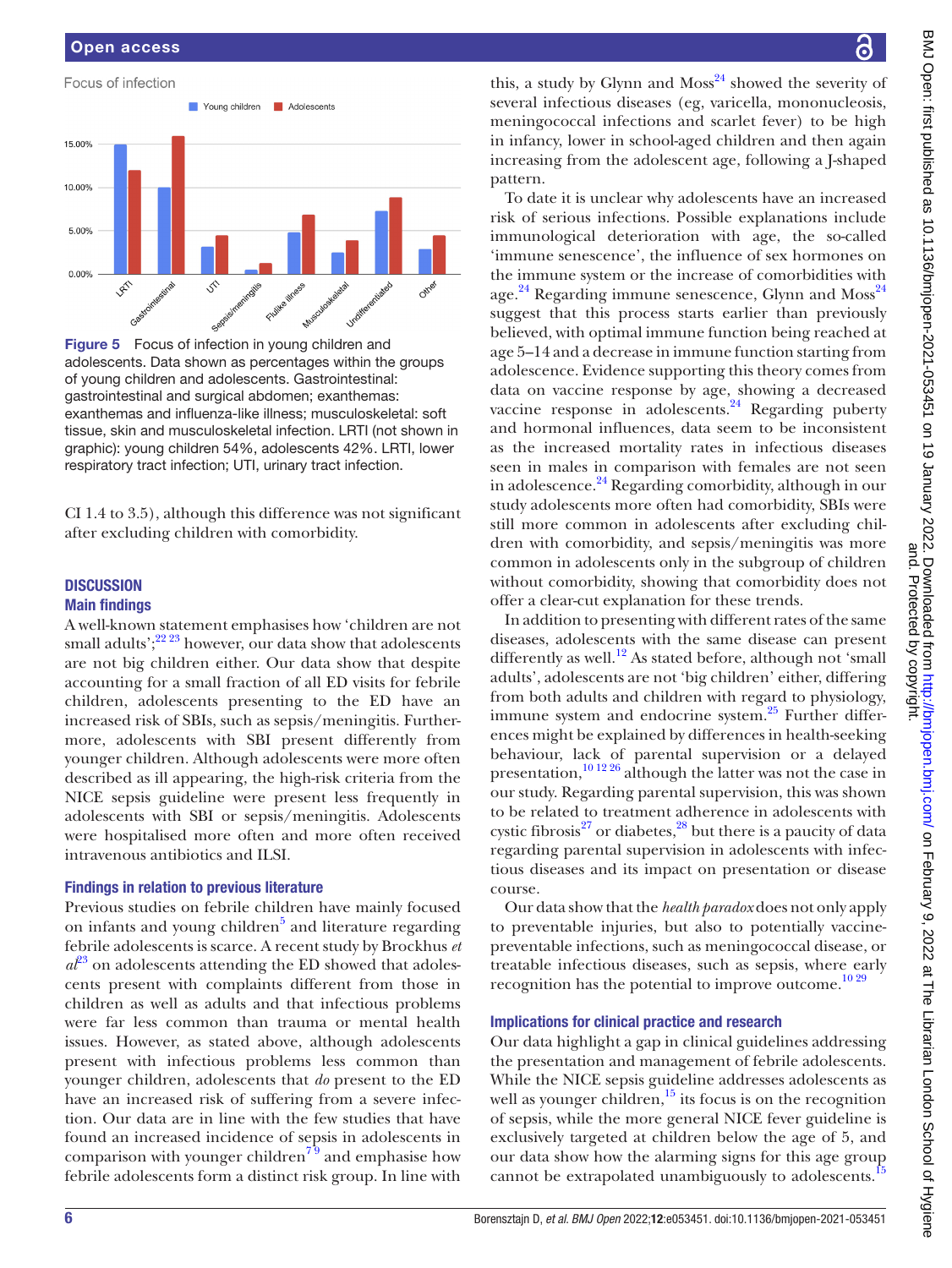Furthermore, as most studies on adolescents focused on mental health issues, there is a paucity of literature on febrile adolescents.

As adolescents with infectious problems form only a small fraction of ED visits, $23$  exposure for each individual healthcare provider is expected to be  $\text{low},^{30}$  $\text{low},^{30}$  $\text{low},^{30}$  making the management of this group even more challenging. Therefore, there is an urgent need for future studies directed at identifying clinical criteria that can help improve the identification of SBI in the febrile adolescent age group.

While awaiting future studies, healthcare workers evaluating adolescents should have an increased level of awareness regarding the substantial risk of SBI in adolescents and the potentially different presentation. Diagnostic tests and antibiotic therapy should be considered at a low threshold when SBI cannot be ruled out on clinical grounds. In addition to ordering routine tests such as CRP and white cell count, clinicians should consider performing additional tests such as lactate and procalcitonin, as these offer improved diagnostic performance when it comes to differentiating sepsis from other causes of fever[.15 31–34](#page-7-7)

Second, safety netting advice should be given to all febrile adolescents and their caregivers in case of discharge from the ED. Empowering adolescents on when to seek help and when and how to self-care at home is an important step in the management of febrile illnesses in adolescents. Most studies regarding patients' knowledge on fever have focused on caregivers of young children, $35\,36$  as do many online information sources.<sup>3</sup> Previous research on how to improve empowerment in adolescents with medical problems can aid in optimally addressing this specific population as this requires a different approach from addressing adults or parents of younger children.<sup>[38 39](#page-8-3)</sup>

#### Strengths and limitations

To our knowledge this is the first study looking into patient characteristics, management and diagnosis of febrile adolescents attending the ED.

The main strengths of our study are that detailed information on presenting signs, management and diagnosis was collected on a large number of children and adolescents in different European EDs. Data were collected year-round and included different hospitals with different patient case mixes, largely increasing the generalisability of the results.<sup>14 40</sup> Furthermore, we included a large number of children with SBI, as determined by a uniformly applied flow chart.

The main limitations include the lack of information regarding outcome after the ED visit, for example, 30-day morbidity and mortality, in the use of routinely collected data. To ensure data quality, all study sites were extensively trained on accurate documentation of patient characteristics and quality checks were performed regularly. The amount of missing data was limited and its effects were reduced by using multiple imputation. $41$  Another limitation is that blood pressure, cyanosis and diminished

BMJ Open: first published as 10.1136/bmjopen-2021-053451 on 19 January 2022. Downloaded from http://bmjopen.bmj.com/ on February 9, 2022 at The Librarian London School of Hygiene<br>BMJ Open: first published as 10.1136/bmjope BMJ Open: first published as 10.1136/bmjopen-2021-053451 on 19 January 2022. Downloaded from <http://bmjopen.bmj.com/> on February 9, 2022 at The Librarian London School of Hygiene and. Protected by copyright.

urine output were not included in the data collection. A previous study showed that, although hypotension is associated with serious illness in children, its sensitivity is limited as routine measurement in *all* children attending the  $ED^{42}$ <sup>43</sup> and it is a late sign in children with sepsis in comparison with adults. On the other hand, in adolescents, similar to adults, hypotension might present earlier in the disease course and thus including blood pressure could provide valuable information.

As cases defined as 'probable bacterial' were also included in the definition of sepsis/meningitis, we cannot preclude that some of these cases were not of bacterial origin in either age group. However, in the European Union Childhood Life-threatening Infectious Disease Study (EUCLIDS) on severe sepsis, a pathogen was only found in half of the cases.<sup>11</sup> Lastly, our data apply to adolescents attending the ED; more research is needed to know whether our results can be applied to adolescents presenting to primary care as well. Furthermore, it is unknown whether a form of 'selection bias' exists as parents might be more inclined to seek help for younger febrile children than for adolescents.

#### **CONCLUSION**

Our data show that despite accounting for a relatively small fraction of all ED visits, febrile adolescents have an increased risk of SBIs, including sepsis/meningitis, in comparison with younger children.

#### Author affiliations

<sup>1</sup>Department of Pediatrics, Erasmus MC Sophia Children's Hospital, Rotterdam, The Netherlands

<sup>2</sup>Institute of Infection and Global Health, University of Liverpool, Liverpool, UK <sup>3</sup>Division of Paediatric Infectious Diseases, Munich University Hospital Dr von Hauner Children's Hospital, Munchen, Germany

4 Clinical Research Department, London School of Hygiene and Tropical Medicine, London, UK

<sup>5</sup>Paediatric Immunology, Infectious Diseases and Allergy, Newcastle upon Tyne Hospitals NHS Foundation Trust, Great North Children's Hospital, Newcastle upon Tyne, UK

6 Department of Paediatric Infectious Diseases and Immunology, Wilhelmina Children's Hospital, University Medical Centre Utrecht, Utrecht, The Netherlands <sup>7</sup>Stichting Katholieke Universiteit, Radboudumc Nijmegen, Nijmegen, Netherlands <sup>8</sup>Section of Paediatric Infectious Diseases, Imperial College London, London, UK <sup>9</sup>Department of General Paediatrics, Medical University of Graz, Graz, Steiermark, Austria

<sup>10</sup>Genetics, Vaccines, Infections and Pediatrics Research group (GENVIP), Hospital Clínico Universitario de Santiago de Compostela, Santiago de Compostela, Spain <sup>11</sup>Department of Infectious Diseases, University of Ljubljana, Ljubljana, Slovenia <sup>12</sup>Department of Paediatric Infectious Diseases, National and Kapodistrian University of Athens, Athens, Greece

<sup>13</sup>Department of Paediatric Infectious Diseases and Immunology, Erasmus MC Sophia Children's Hospital, Rotterdam, The Netherlands

<sup>14</sup>Department of Pediatrics, Riga Stradins University, Riga, Latvia

#### Twitter Enitan Carrol [@CarrolEnitan](https://twitter.com/CarrolEnitan)

Acknowledgements We gratefully acknowledge the emergency department staff of the participating hospitals for their participation and collection of data. In addition, we thank Arianne van Rijn, (former) medical student, for her assistance with literature review.

Collaborators Membership of the PERFORM Consortium is provided in online supplemental appendix 1.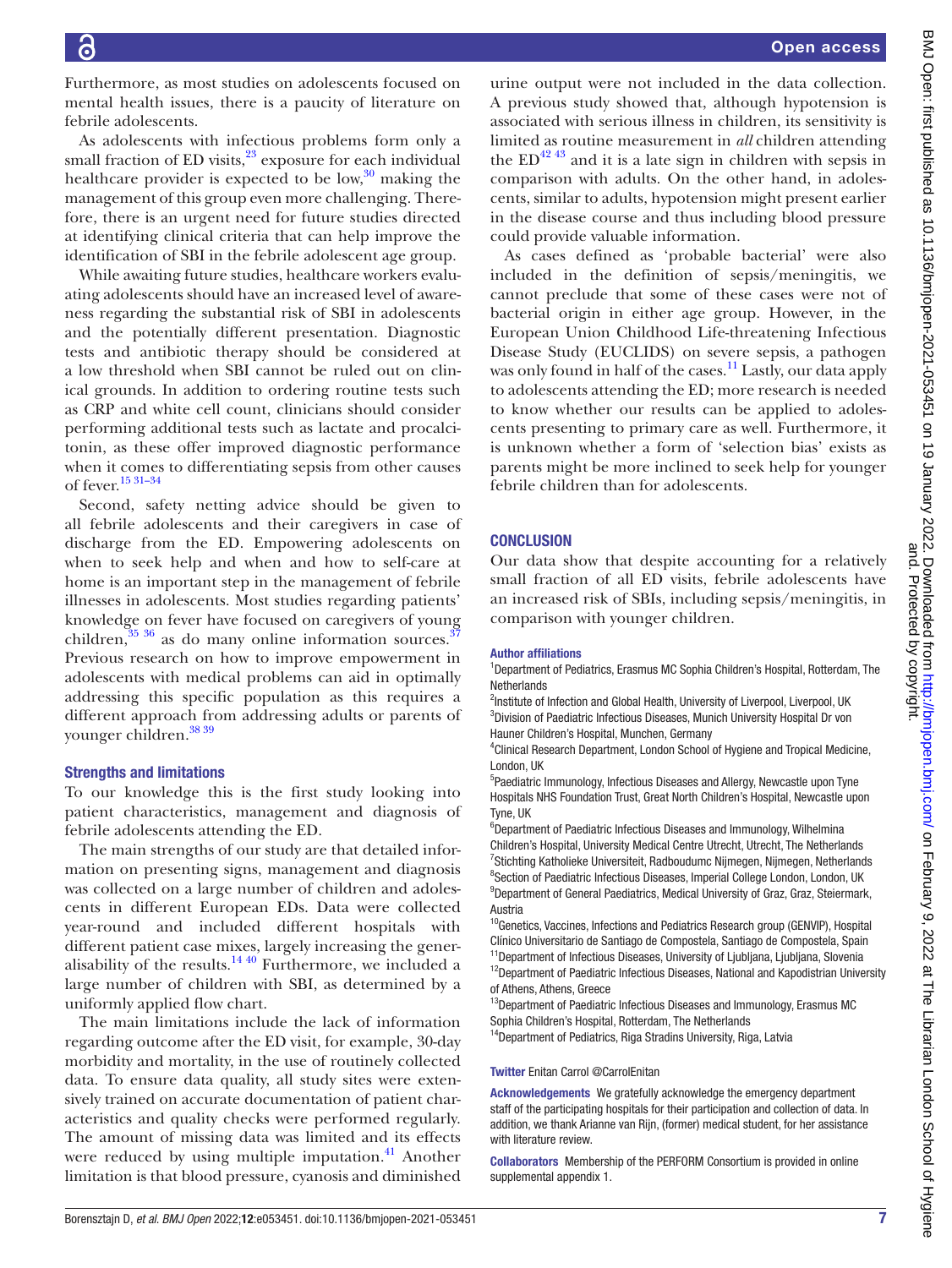Contributors Conceptualisation and design: DB, NNH, EC, UvB, JED, ME, MvdF, RdG, JH, BK, ML, EL, IM, FMT, RN, MP, IR-C, MT, DZ, WZ, HAM. Data acquisition: DB, NNH, EC, UvB, JED, ME, MvdF, RdG, JH, BK, ML, EL, IM, FMT, RN, MP, IR-C, MT, CV, DZ, WZ, JZ, HAM. Data verification: DB, NNH. Data interpretation: DB, NNH, HAM. Formal analysis: DB, NNH. Writing - original manuscript: DB. Critically revising the manuscript: DB, NNH, EC, UvB, JED, ME, MvdF, RdG, JH, BK, ML, EL, IM, FMT, RN, MP, IR-C, MT, CV, DZ, WZ, JZ, HAM. The corresponding author attests that all listed authors meet the authorship criteria and that no others meeting the criteria have been omitted. This publication is the work of the authors, who will serve as guarantors for the content of this paper.

Funding This project has received funding from the European Union's Horizon 2020 research and innovation programme under grant agreement number 668303. The research was supported by the National Institute for Health Research Biomedical Research Centre based at Imperial College (JH, ML) and at Newcastle Hospitals NHS Foundation Trust and Newcastle University (EL, ME).

Competing interests None declared.

#### Patient consent for publication Not required.

Ethics approval The study was approved by the ethical committees of all the participating hospitals and no informed consent was needed for this study. Austria: Ethikkommission Medizinische Universitat Graz (ID: 28-518ex15/16); Germany: Ethikkommission Bei Der LMU München (ID: 699-16); Greece: Ethics Committee (ID: 9683/18.07.2016); Latvia: Centrala medicinas etikas komiteja (ID: 14.07.201.6.No. Il16-07-14); Slovenia: Republic of Slovenia National Medical Ethics Committee (ID: 0120-483/2016-3); Spain: Comité Autonómico de Ética de la Investigación de Galicia (ID: 2016/331); the Netherlands: Commissie Mensgebonden onderzoek (ID: NL58103.091.16); UK: Ethics Committee (ID: 16/LO/1684, IRAS application number 209035; confidentiality advisory group reference: 16/CAG/0136). In all the participating UK settings, an additional opt-out mechanism was in place.

Provenance and peer review Not commissioned; externally peer reviewed.

Data availability statement Data are available upon reasonable request. Individual participant data that underlie the results reported in this article, including a data dictionary, will be made available after de-identification to researchers who provide a methodologically sound proposal. Proposals should be directed to d. borensztajn@erasmusmc.nl. To gain access, data requestors will need to sign a data access agreement.

Supplemental material This content has been supplied by the author(s). It has not been vetted by BMJ Publishing Group Limited (BMJ) and may not have been peer-reviewed. Any opinions or recommendations discussed are solely those of the author(s) and are not endorsed by BMJ. BMJ disclaims all liability and responsibility arising from any reliance placed on the content. Where the content includes any translated material, BMJ does not warrant the accuracy and reliability of the translations (including but not limited to local regulations, clinical guidelines, terminology, drug names and drug dosages), and is not responsible for any error and/or omissions arising from translation and adaptation or otherwise.

Open access This is an open access article distributed in accordance with the Creative Commons Attribution 4.0 Unported (CC BY 4.0) license, which permits others to copy, redistribute, remix, transform and build upon this work for any purpose, provided the original work is properly cited, a link to the licence is given, and indication of whether changes were made. See: [https://creativecommons.org/](https://creativecommons.org/licenses/by/4.0/) [licenses/by/4.0/.](https://creativecommons.org/licenses/by/4.0/)

#### ORCID iDs

Dorine Borensztajn<http://orcid.org/0000-0002-2437-0757> Nienke N Hagedoorn<http://orcid.org/0000-0001-9237-4904> Ulrich von Both<http://orcid.org/0000-0001-8411-1071> Juan Emmanuel Dewez <http://orcid.org/0000-0002-5677-8968> Henriette A Moll<http://orcid.org/0000-0001-9304-3322>

#### **REFERENCES**

- <span id="page-7-0"></span>1 Willoughby T, Good M, Adachi PJC, *et al*. Examining the link between adolescent brain development and risk taking from a socialdevelopmental perspective. *[Brain Cogn](http://dx.doi.org/10.1016/j.bandc.2013.09.008)* 2013;83:315–23.
- <span id="page-7-1"></span>2 Bell TM, Qiao N, Jenkins PC, *et al*. Trends in emergency department visits for nonfatal Violence-Related injuries among adolescents in the United States, 2009-2013. *[J Adolesc Health](http://dx.doi.org/10.1016/j.jadohealth.2015.12.016)* 2016;58:573–5.
- 3 Lieberman A, Badolato GM, Tran J, *et al*. Frequency of prescription filling among adolescents prescribed treatment for sexually

transmitted infections in the emergency department. *[JAMA Pediatr](http://dx.doi.org/10.1001/jamapediatrics.2019.1263)* 2019;173:695–7.

- Lee J, Bang YS, Min S, et al. Characteristics of adolescents who visit the emergency department following suicide attempts: comparison study between adolescents and adults. *[BMC Psychiatry](http://dx.doi.org/10.1186/s12888-019-2213-5)* 2019;19:231.
- <span id="page-7-2"></span>5 Cioffredi L-A, Jhaveri R. Evaluation and management of febrile children: a review. *[JAMA Pediatr](http://dx.doi.org/10.1001/jamapediatrics.2016.0596)* 2016;170:794–800.
- <span id="page-7-3"></span>6 Angus DC, Linde-Zwirble WT, Lidicker J, *et al*. Epidemiology of severe sepsis in the United States: analysis of incidence, outcome, and associated costs of care. *[Crit Care Med](http://dx.doi.org/10.1097/00003246-200107000-00002)* 2001;29:1303–10.
- <span id="page-7-14"></span>7 Watson RS, Carcillo JA, Linde-Zwirble WT, *et al*. The epidemiology of severe sepsis in children in the United States. *[Am J Respir Crit Care](http://dx.doi.org/10.1164/rccm.200207-682OC)  [Med](http://dx.doi.org/10.1164/rccm.200207-682OC)* 2003;167:695–701.
- 8 Davis KL, Bell TJ, Miller JM, *et al*. Hospital costs, length of stay and mortality associated with childhood, adolescent and young adult meningococcal disease in the US. *[Appl Health Econ Health Policy](http://dx.doi.org/10.2165/11587330-000000000-00000)* 2011;9:197–207.
- <span id="page-7-4"></span>9 Campbell H, Parikh SR, Borrow R, *et al*. Presentation with gastrointestinal symptoms and high case fatality associated with group W meningococcal disease (MenW) in teenagers, England, July 2015 to January 2016. *[Euro Surveill](http://dx.doi.org/10.2807/1560-7917.ES.2016.21.12.30175)* 2016;21:21.
- <span id="page-7-18"></span>10 Burman C, Serra L, Nuttens C, *et al*. Meningococcal disease in adolescents and young adults: a review of the rationale for prevention through vaccination. *[Hum Vaccin Immunother](http://dx.doi.org/10.1080/21645515.2018.1528831)* 2019;15:459–69.
- <span id="page-7-21"></span>11 Boeddha NP, Schlapbach LJ, Driessen GJ, *et al*. Mortality and morbidity in community-acquired sepsis in European pediatric intensive care units: a prospective cohort study from the European childhood life-threatening infectious disease study (EUCLIDS). *[Crit](http://dx.doi.org/10.1186/s13054-018-2052-7)  [Care](http://dx.doi.org/10.1186/s13054-018-2052-7)* 2018;22:143.
- <span id="page-7-16"></span>12 Thompson MJ, Ninis N, Perera R, *et al*. Clinical recognition of meningococcal disease in children and adolescents. *[Lancet](http://dx.doi.org/10.1016/S0140-6736(06)67932-4)* 2006;367:397–403.
- <span id="page-7-5"></span>13 Perform website. Available: <https://www.perform2020.org/>
- <span id="page-7-6"></span>14 Hagedoorn NN, Borensztajn DM, Nijman R, *et al*. Variation in antibiotic prescription rates in febrile children presenting to emergency departments across Europe (MOFICHE): A multicentre observational study. *[PLoS Med](http://dx.doi.org/10.1371/journal.pmed.1003208)* 2020;17:e1003208.
- <span id="page-7-7"></span>15 Nice guideline. Available: <https://www.nice.org.uk>
- <span id="page-7-8"></span>16 Simon TD, Cawthon ML, Stanford S, *et al*. Pediatric medical complexity algorithm: a new method to stratify children by medical complexity. *[Pediatrics](http://dx.doi.org/10.1542/peds.2013-3875)* 2014;133:e1647–54.
- <span id="page-7-9"></span>17 Parshuram CS, Hutchison J, Middaugh K. Development and initial validation of the bedside paediatric early warning system score. *[Crit](http://dx.doi.org/10.1186/cc7998)  [Care](http://dx.doi.org/10.1186/cc7998)* 2009;13:R135.
- <span id="page-7-10"></span>18 Vredebregt SJ, Moll HA, Smit FJ, *et al*. Recognizing critically ill children with a modified pediatric early warning score at the emergency department, a feasibility study. *[Eur J Pediatr](http://dx.doi.org/10.1007/s00431-018-3285-9)* 2019;178:229–34.
- <span id="page-7-11"></span>19 Lee JY, Oh SH, Peck EH, *et al*. The validity of the Canadian triage and acuity scale in predicting resource utilization and the need for immediate life-saving interventions in elderly emergency department patients. *[Scand J Trauma Resusc Emerg Med](http://dx.doi.org/10.1186/1757-7241-19-68)* 2011;19:68.
- 20 Herberg JA, Kaforou M, Wright VJ, *et al*. Diagnostic test accuracy of a 2-Transcript host RNA signature for discriminating bacterial vs viral infection in febrile children. *[JAMA](http://dx.doi.org/10.1001/jama.2016.11236)* 2016;316:835–45.
- 21 Martinón-Torres F, Salas A, Rivero-Calle I, *et al*. Life-Threatening infections in children in Europe (the EUCLIDS project): a prospective cohort study. *[Lancet Child Adolesc Health](http://dx.doi.org/10.1016/S2352-4642(18)30113-5)* 2018;2:404–14.
- <span id="page-7-12"></span>22 Schramme T, Edwards S. *Handbook of the philosophy of medicine*. Springer, 2017: 1100.
- <span id="page-7-13"></span>23 Brockhus LA, Bärtsch M, Exadaktylos AK, *et al*. Clinical presentations of adolescents aged 16-18 years in the adult emergency department. *[Int J Environ Res Public Health](http://dx.doi.org/10.3390/ijerph18189578)* 2021;18:9578.
- <span id="page-7-15"></span>24 Glynn JR, Moss PAH. Systematic analysis of infectious disease outcomes by age shows lowest severity in school-age children. *[Sci](http://dx.doi.org/10.1038/s41597-020-00668-y)  [Data](http://dx.doi.org/10.1038/s41597-020-00668-y)* 2020;7:329.
- <span id="page-7-17"></span>25 WHO. Available: [https://www.who.int/ceh/capacity/Children\\_are\\_](https://www.who.int/ceh/capacity/Children_are_not_little_adults.pdf) [not\\_little\\_adults.pdf](https://www.who.int/ceh/capacity/Children_are_not_little_adults.pdf)
- 26 Trivedi M, Denton E. Asthma in children and Adults-What are the differences and what can they tell us about asthma? *[Front Pediatr](http://dx.doi.org/10.3389/fped.2019.00256)* 2019;7:256.
- <span id="page-7-19"></span>27 Modi AC, Marciel KK, Slater SK, *et al*. The influence of parental supervision on medical adherence in adolescents with cystic fibrosis: developmental shifts from pre to late adolescence. *[Children's Health](http://dx.doi.org/10.1080/02739610701766925)  [Care](http://dx.doi.org/10.1080/02739610701766925)* 2008;37:78–92.
- <span id="page-7-20"></span>28 Ellis DA, Podolski C-L, Frey M, *et al*. The role of parental monitoring in adolescent health outcomes: impact on regimen adherence in youth with type 1 diabetes. *[J Pediatr Psychol](http://dx.doi.org/10.1093/jpepsy/jsm009)* 2007;32:907–17.